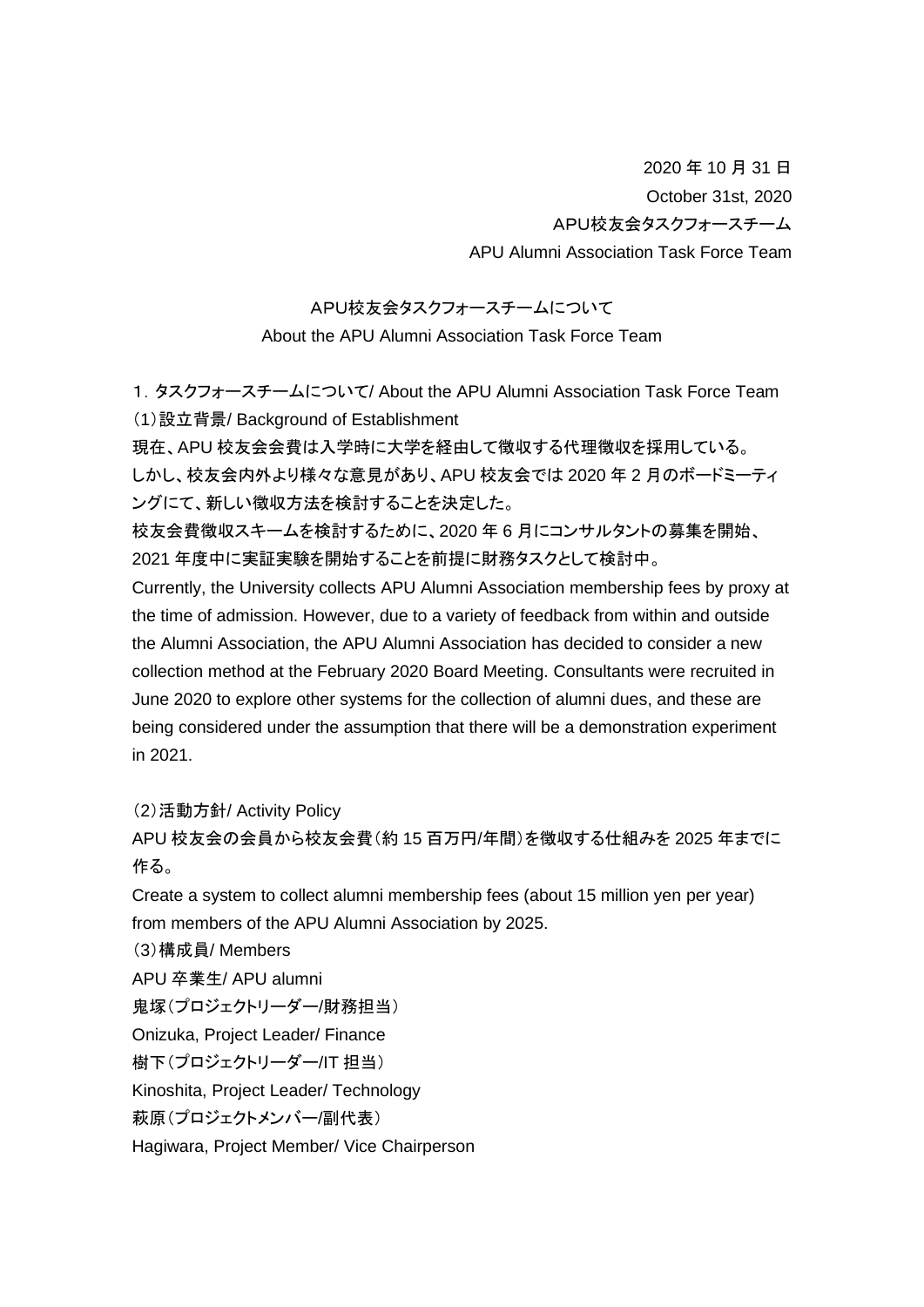吉田(プロジェクトの一次責任者/顧問)

Yoshida/ Primary Responsible/ Advisor

※サポートメンバーとして、国嘉、Tarn、真殿も参加

Support Members: Kuniyoshi, Tarn, Matono

2.今後のスケジュール/ Schedule

2020 年 10 月:チャプターリーダーに本プロジェクトについて報告

October 2020: Report this project to chapter leaders.

校友向けアンケートの実施(11 月 4 日まで)

Questionnaire for alumni ( until 4<sup>th</sup> November)

<https://forms.gle/jw168xuytQZ1nhqL9>

2020 年 11 月:大学に方針を共有、協働についての意見交換

November 2020: Share policies with the University and exchange opinions about collaboration

2021 年 4 月~2022 年 3 月:新たな徴収方法のトライアル(ただし従来の大学による代理徴 収は継続)

April 2020 - March 2022: Trial of new system of fee collection (proxy collection by the University will continue)

2023 年:トライアルを踏まえて新たな徴収方法の確立(大学による代理徴収は継続)

2023: Establish new collection method based on trials (proxy collection by the University will continue)

2024 年:新たな徴収方法のみ実施(大学による代理徴収は廃止)

2024: Change to new collection method only (stop proxy collection by the University)

3.〔フェーズ1〕コンサルタント募集から選定まで/From consultant recruitment to selection

(1)募集/ Recruitment

2020 年 6 月下旬:下記の内容にて募集を開始、3 社説明会へ参加。

Late June 2020: Recruitment started with the following details and participation in information sessions with three companies.

日本語

<http://www.alumni.apu.ac.jp/ja/newsreports/news/10537/>

ENGLISH

<http://www.alumni.apu.ac.jp/en/newsreports/news/10537/>

(2)選定/Selection

1個人より申込あり、別途3社個別面談。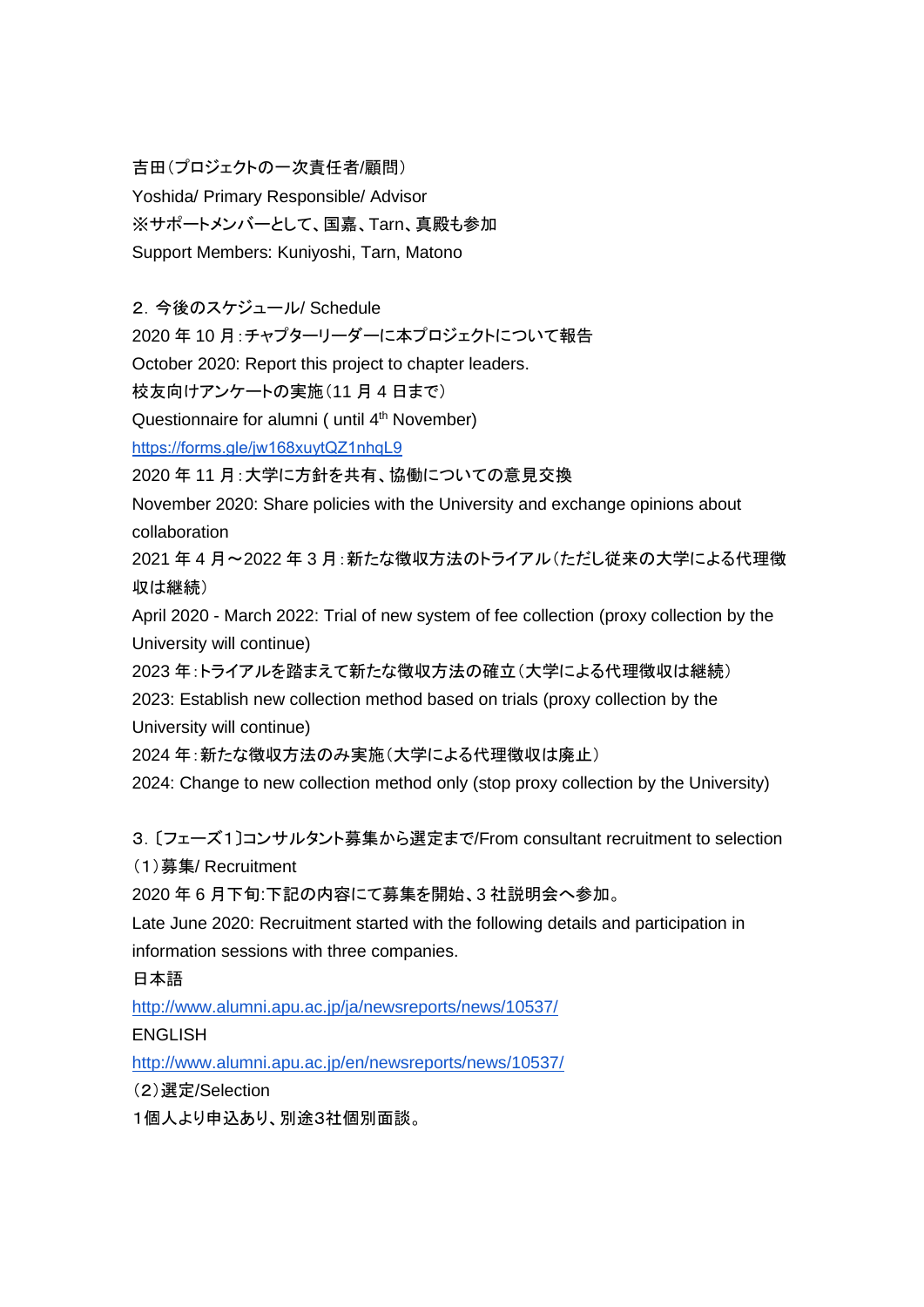2020 年 9 月下旬、プロジェクトメンバーの投票により、「株式会社オーイーシー(大分県大分 市)」へ決定。

現在、ミーティング及び契約書の締結に向けて進行中。

Applications were received from one individual, and separate interviews were conducted with three companies. In late September 2020, the project members selected "OEC Co., Ltd. (Oita City, Oita Prefecture)." Meetings and contract signing are now underway.

4.〔フェーズ2〕開発事業者募集から選定まで/ From Recruitment to Selection of **Developers** 

引続きコンサルタント会社へ依頼する/その他を検討中。

We are considering hiring a consulting firm to continue the project, etc.

5.〔フェーズ3〕管理事業者の選定について/ About Selection of Management Company APU 校友会/プラットフォーム構築事業者/その他を検討中。

APU Alumni Association/ Platform builder/ Others are under consideration.

《参考》タスクフォースチーム活動内容

| 年<br>Year | 月<br>Month | 8<br>Date | 活動内容<br>Activities contents                                         | 備考<br>Remarks |
|-----------|------------|-----------|---------------------------------------------------------------------|---------------|
| 2020      | Feb.       |           | 校友会ボードミーティングにてチーム設立<br>Established task force team at board meeting |               |
|           | March      |           | ミーティング (3/18)<br>Meeting (18th March)                               |               |
|           | April      |           | ミーティング (4/8、4/30)<br>Meeting (8th and 30th April)                   |               |
|           | May        |           | ミーティング (5/28)<br>Meeting (28th May)                                 |               |
|           | June       |           | ミーティング (6/11)<br>Meeting (11th June)                                |               |
|           |            | 11        | コンサルタント募集開始~7/20 まで                                                 |               |